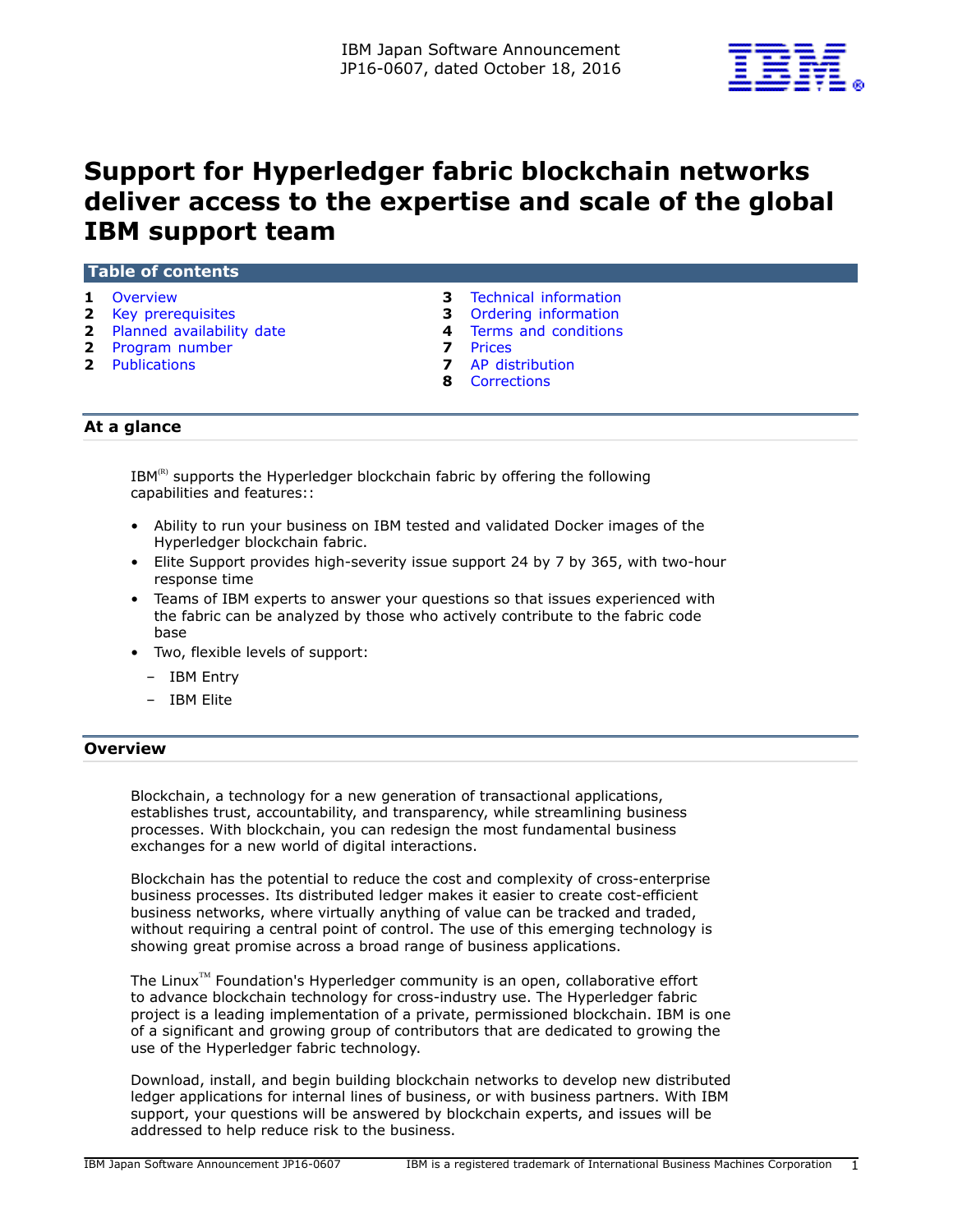IBM offers a set of Docker images that contain the fabric code. IBM signs and uploads them to [ibmblockchain-Docker Hub.F](https:/hub.docker.com/u/ibmblockchain/)rom that website, follow the links for instructions on how to setup a supported blockchain network configuration.

IBM provides support-only offerings for clients who use these images and want to use the expertise and scale of the global IBM support team. Two tiers of support offerings are available, IBM Entry and IBM Elite.

These levels of support are defined in the [IBM Support Handbook Appendix A.R](https://www.ibm.com/support/customercare/sas/f/handbook/appendixa.html)efer to the table of support-only offerings, under the heading *IBM Selected Support options.* The IBM Elite support offering for the IBM Hyperledger blockchain fabric Docker images offers five Developer Assistance Incidents.

## <span id="page-1-0"></span>**Key prerequisites**

To use the IBM supported Hyperledger fabric Docker images, the following prerequisites are required:

- A processor with virtualization technology, as a hosting environment. This can be one of the supported processor types:
	- $-$  IBM LinuxONE<sup>TM</sup>
	- $-$  IBM z Systems<sup>TM</sup>
	- $-$  IBM Power Systems<sup>TM</sup>
	- $-$  Intel<sup>TM</sup>
- The following software:
	- Docker Engine
	- Docker Compose

For additional information on software requirements, follow the links from [ibmlockchain-Docker Hub](https://hub.docker.com/u/ibmblockchain/) website.

#### <span id="page-1-1"></span>**Planned availability date**

October 20, 2016

#### <span id="page-1-2"></span>**Program number**

| Program name                                    | Program number |
|-------------------------------------------------|----------------|
| IBM Elite Support for Hyperledger<br>Blockchain | 5737-C26       |
| IBM Entry Support for Hyperledger<br>Blockchain | 5737-C27       |

## **Offering Information**

Product information is available on the [IBM Offering Information](http://www.ibm.com/common/ssi) website.

More information is also available on the [Passport Advantage](http://www.ibm.com/software/passportadvantage)<sup>(R)</sup> and Passport [Advantage Express](http://www.ibm.com/software/passportadvantage) $(R)$  website.

## <span id="page-1-3"></span>**Publications**

Not applicable.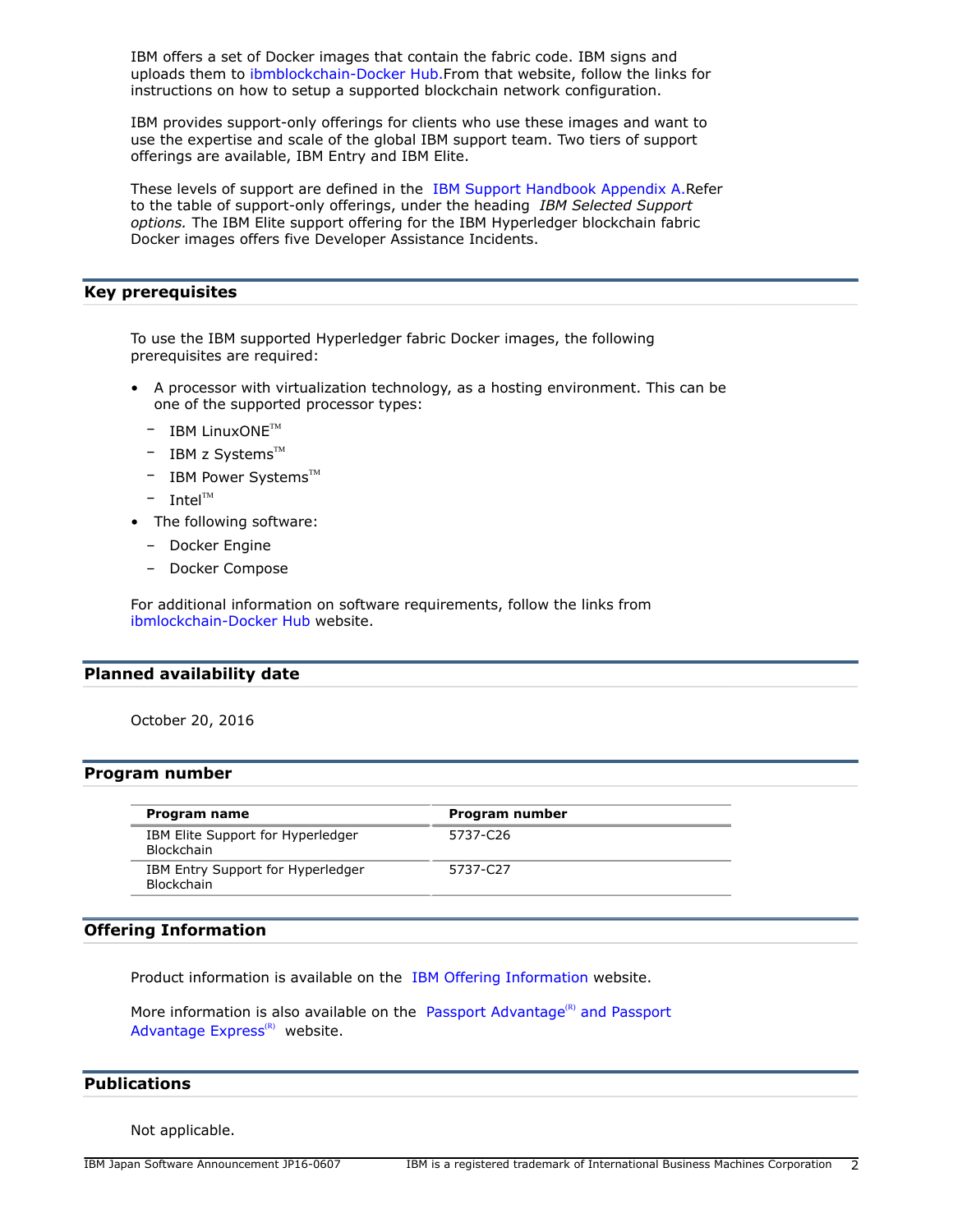# <span id="page-2-0"></span>**Technical information**

#### **Specified operating environment**

#### *Software requirements*

The program's specifications and specified operating environment information may be found in documentation accompanying the program, if available, such as a readme file, or other information published by IBM, such as an announcement letter. Documentation and other program content may be supplied only in the English language.

#### *IBM Electronic Support*

The IBM Support Portal is your gateway to technical support. This includes IBM Electronic Support tools and resources, for software and hardware, to help save time and simplify support. The Electronic Support tools can help you find answers to questions, download fixes, troubleshoot, automate data collection, submit and track problems through the Service Request online tool, and build skills. All these tools are made available through your IBM support agreement. Read about the Electronic Support portfolio of tools on the [IBM Electronic Support](http://www.ibm.com/support/entry/portal/support) website.

You can also access the [IBM Support Portal](https://www.ibm.com/support/entry/portal/support) page and the online [Service requests](http://www.ibm.com/support/servicerequest) [and PMRs](http://www.ibm.com/support/servicerequest) tool for more support.

#### **Planning information**

#### *Packaging*

Not applicable.

## <span id="page-2-1"></span>**Ordering information**

This product is only available through Passport Advantage. It is not available as shrinkwrap.

Product group: IBM Cloud

Product: IBM Elite Support for Hyperledger Blockchain (5737-C26)

Product: IBM Entry Support for Hyperledger Blockchain (5737-C27)

Product category: Hybrid Integration

#### **Passport Advantage**

#### **IBM Elite Support for Hyperledger Blockchain**

| <b>Program name/Description</b>                                                               | Part number |
|-----------------------------------------------------------------------------------------------|-------------|
| IBM Elite Support for Hyperledger<br>Blockchain Fabric Virtual Server SW<br>Support 12 Months | D10VKLL     |

#### **IBM Entry Support for Hyperledger Blockchain**

| IBM Entry Support for Hyperledger<br>D <sub>10</sub> VLLL<br>Blockchain Fabric Virtual Server SW<br>Support 12 Months | <b>Program name/Description</b> | Part number |
|-----------------------------------------------------------------------------------------------------------------------|---------------------------------|-------------|
|                                                                                                                       |                                 |             |

#### **Charge metric**

## **IBM Support for Hyperledger Blockchain (Passport Advantage)**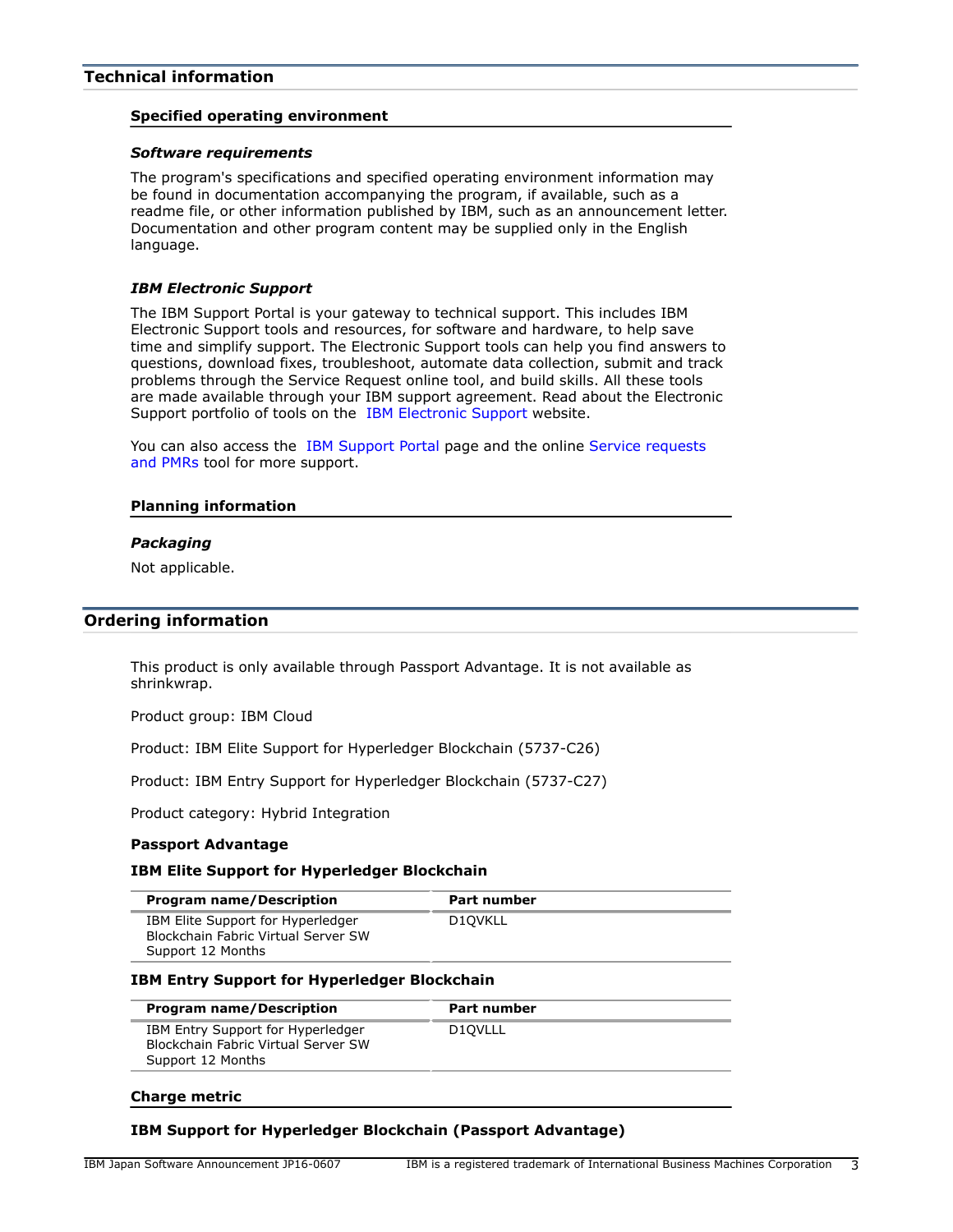| Program name                                    | Program number | <b>Charge unit description</b> |
|-------------------------------------------------|----------------|--------------------------------|
| IBM Elite Support for<br>Hyperledger Blockchain | 5737-C26       | Virtual Server                 |
| IBM Entry Support for<br>Hyperledger Blockchain | 5737-C27       | Virtual Server                 |

## **Virtual Server**

Virtual Server is a unit of measure by which the Program can be licensed. A server is a physical computer that is comprised of processing units, memory, and input/output capabilities and that executes requested procedures, commands or applications for one or more users or client devices. Where racks, blade enclosures, or other similar equipment is being employed, each separable physical device (for example, a blade or a rack-mounted device) that has the required components is considered itself a separate server. A virtual server is either a virtual computer created by partitioning the resources available to a physical server or an unpartitioned physical server. Licensee must obtain Virtual Server entitlements for each Virtual Server made available to the Program, regardless of the number of processor cores in the Virtual Server or the number of copies of the Program on the Virtual Server.

## <span id="page-3-0"></span>**Terms and conditions**

The information provided in this announcement letter is for reference and convenience purposes only. The terms and conditions that govern any transaction with IBM are contained in the applicable contract documents such as the IBM International Program License Agreement, IBM International Passport Advantage Agreement, and the IBM Agreement for Acquisition of Software Maintenance.

This product is only available through Passport Advantage.

#### **Licensing**

IBM International Program License Agreement including the License Information document and Proof of Entitlement (PoE) govern your use of the program. PoEs are required for all authorized use. Part number products only, offered outside of Passport Advantage, where applicable, are license only and do not include Software Maintenance.

#### **Agreement for Acquisition of Software Maintenance**

These programs are licensed under the IBM Program License Agreement (IPLA) and the associated Agreement for Acquisition of Software Maintenance, which provide for support with ongoing access to releases and versions of the program. IBM includes one year of Software Subscription and Support (also referred to as Software Maintenance) with the initial license acquisition of each program acquired. The initial period of Software Subscription and Support (also referred to as Software Maintenance) can be extended by the purchase of a renewal option, if available. These programs have a one-time license charge for use of the program and an annual renewable charge for the enhanced support that includes telephone assistance (voice support for defects during normal business hours), as well as access to updates, releases, and versions of the program as long as support is in effect.

#### **License Information number**

Not applicable.

#### **Limited warranty applies**

Yes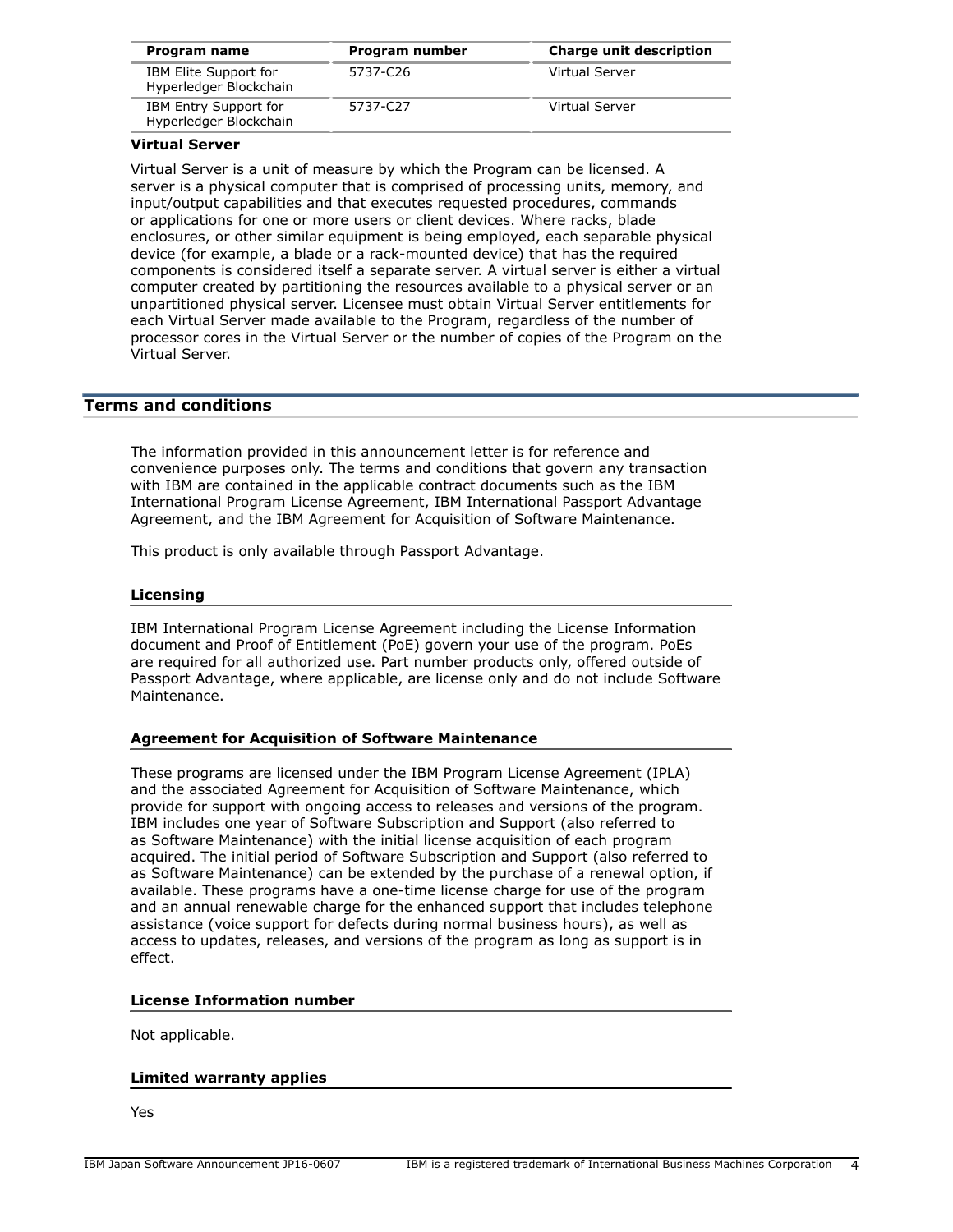#### **Limited warranty**

IBM warrants that when the program is used in the specified operating environment, it will conform to its specifications. The warranty applies only to the unmodified portion of the program. IBM does not warrant uninterrupted or error-free operation of the program or that IBM will correct all program defects. You are responsible for the results obtained from the use of the program.

IBM provides you with access to IBM databases containing information on known program defects, defect corrections, restrictions, and bypasses at no additional charge. For further information, see the [IBM Software Support Handbook.](http://www.ibm.com/support/customercare/sas/f/handbook/home.html)

IBM will maintain this information for at least one year after the original licensee acquires the program (warranty period).

## **Money-back guarantee**

If for any reason you are dissatisfied with the program and you are the original licensee, you may obtain a refund of the amount you paid for it, if within 30 days of your invoice date you return the program and its PoE to the party from whom you obtained it. If you downloaded the program, you may contact the party from whom you acquired it for instructions on how to obtain the refund.

For clarification, note that (1) for programs acquired under the IBM International Passport Advantage offering, this term applies only to your first acquisition of the program and (2) for programs acquired under any of IBM's On/Off Capacity on Demand (On/Off CoD) software offerings, this term does not apply since these offerings apply to programs already acquired and in use by you.

## **Volume orders (IVO)**

No

## **Passport Advantage applies**

Yes, information is available on the [Passport Advantage and Passport Advantage](http://www.ibm.com/software/passportadvantage) [Express](http://www.ibm.com/software/passportadvantage) website.

## **System i Software Maintenance applies**

No

## **Variable charges apply**

No

## **Educational allowance available**

Not applicable.

## **Statement of good security practices**

IT system security involves protecting systems and information through prevention, detection, and response to improper access from within and outside your enterprise. Improper access can result in information being altered, destroyed, or misappropriated or can result in misuse of your systems to attack others. Without a comprehensive approach to security, no IT system or product should be considered completely secure and no single product or security measure can be completely effective in preventing improper access. IBM systems and products are designed to be part of a lawful, comprehensive security approach, which will necessarily involve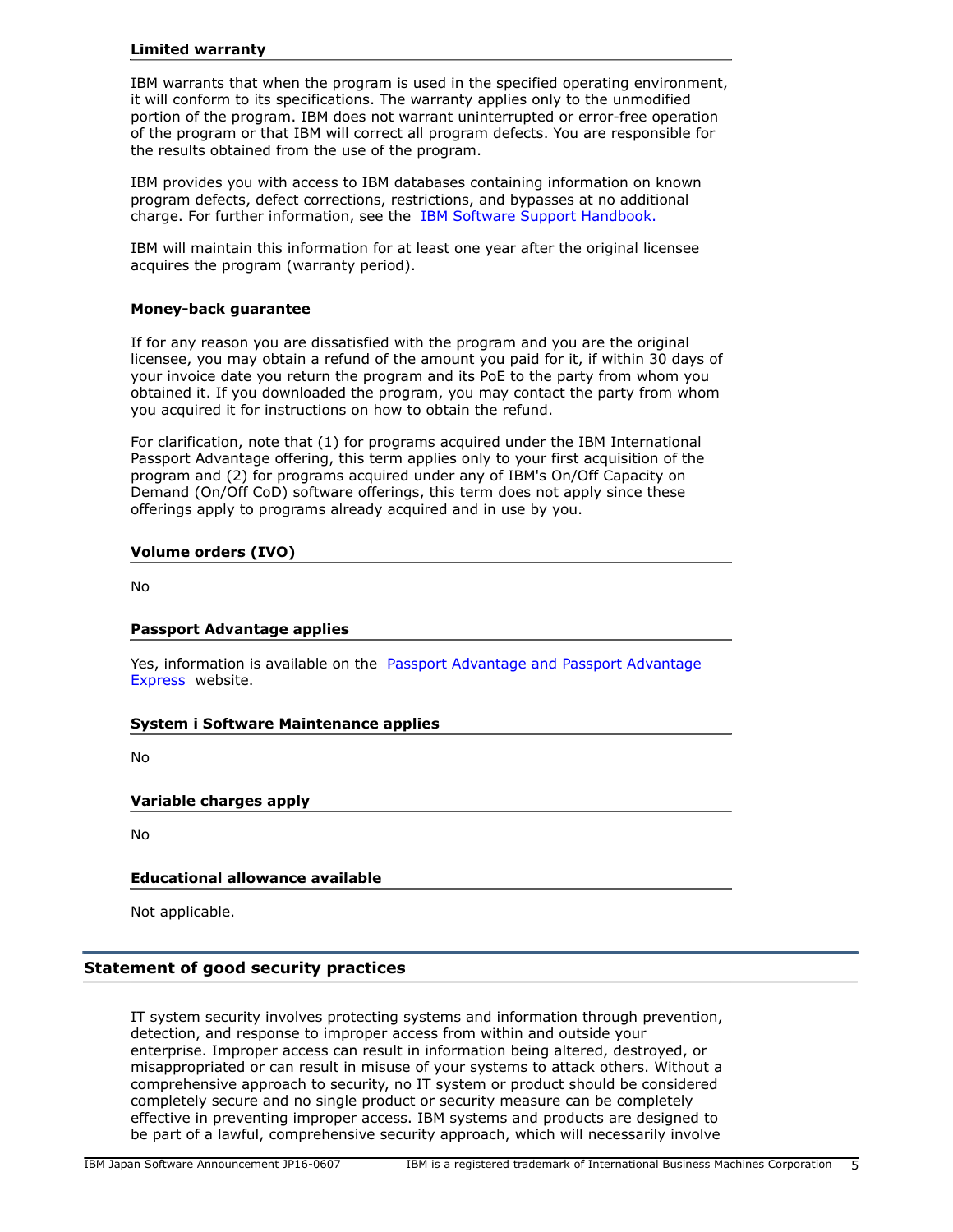additional operational procedures, and may require other systems, products, or services to be most effective.

**Important:** IBM does not warrant that any systems, products, or services are immune from, or will make your enterprise immune from, the malicious or illegal conduct of any party.

# **IBM Electronic Services**

Electronic Service Agent $T^M$  and the IBM Electronic Support web portal are dedicated to providing fast, exceptional support to organizations that have IBM Systems. The IBM Electronic Service Agent tool is a no-additional-charge tool that proactively monitors and reports hardware events, such as system errors, performance issues, and inventory. The Electronic Service Agent tool can help you stay focused on your company's strategic business initiatives, save time, and spend less effort managing day-to-day IT maintenance issues. Servers enabled with this tool can be monitored remotely around the clock by IBM Support, all at no additional cost to you.

Now integrated into the base operating system of  $AIX^{(R)}$  V5.3, AIX V6.1, and AIX V7.1, Electronic Service Agent is designed to automatically and electronically report system failures and utilization issues to IBM, which can result in faster problem resolution and increased availability. System configuration and inventory information collected by the Electronic Service Agent tool also can be viewed on the secure Electronic Support web portal, and used to improve problem determination and resolution by you and the IBM support team. To access the tool main menu, simply type smitty esa\_main, and select Configure Electronic Service Agent. In addition, ESA now includes a powerful web user interface, giving the administrator easy access to status, tool settings, problem information, and filters. For more information and documentation on how to configure and use Electronic Service Agent, go to the [IBM Electronic Support](http://www.ibm.com/support/electronic) website.

The IBM Electronic Support portal is a single Internet entry point that replaces the multiple entry points traditionally used to access IBM Internet services and support. This portal enables you to gain easier access to IBM resources for assistance in resolving technical problems. The My Systems and Premium Search functions make it even easier for organizations that are Electronic Service Agent tool-enabled to track system inventory and find pertinent fixes.

## **Benefits**

**Increased uptime:** The Electronic Service Agent™ tool is designed to enhance the Warranty or Maintenance Agreement by providing faster hardware error reporting and uploading system information to IBM Support. This can translate to less wasted time monitoring the symptoms, diagnosing the error, and manually calling IBM Support to open a problem record. Its 24  $\times$  7 monitoring and reporting mean human intervention is not required to report errors.

**Security:** The Electronic Service Agent tool is designed to be secure in monitoring, reporting, and storing the data at IBM. The Electronic Service Agent tool is designed to securely transmit either through the Internet (HTTPS or VPN) or modem to provide organizations a single point of exit from their site. Communication is one way. Activating Electronic Service Agent does not enable IBM to call into an organization's system.

For additional information, go to the [IBM Electronic Service Agent](http://www.ibm.com/support/esa) website.

**More accurate reporting:** Because system information and error logs are automatically uploaded to the IBM Support Center in conjunction with the service request, you are not required to find and send system information, decreasing the risk of misreported or misdiagnosed errors. Once inside IBM, problem error data is run through a data knowledge management system and knowledge articles are appended to the problem record.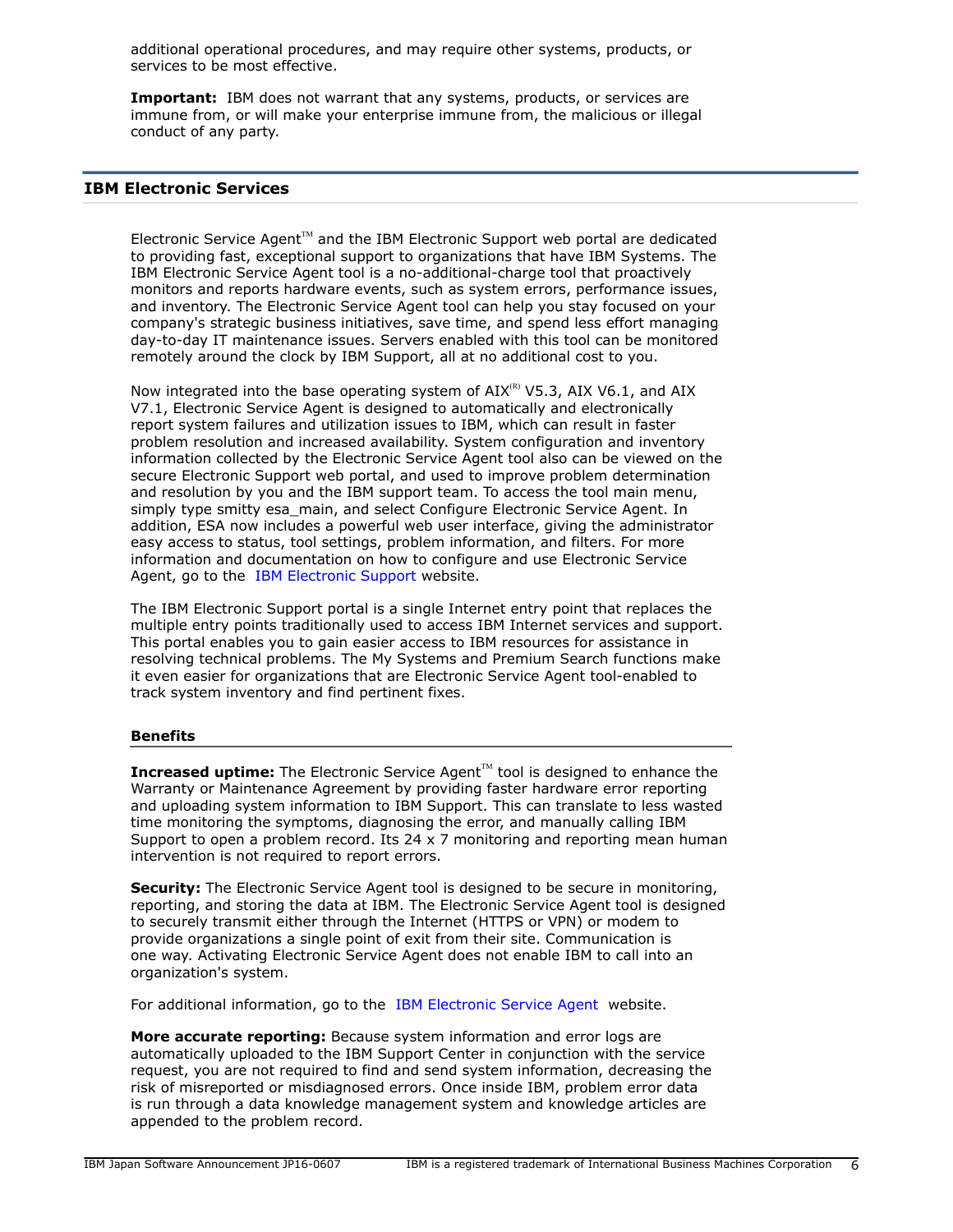**Customized support:** Using the IBM ID entered during activation, you can view system and support information in the *My Systems and Premium Search* sections of the [IBM Electronic Support](http://www.ibm.com/support/electronic) page.

My Systems provides valuable reports of installed hardware and software using information collected from the systems by Electronic Service Agent. Reports are available for any system associated with your IBM ID. Premium Search combines the function of search and the value of Electronic Service Agent information, providing advanced search of the technical support knowledgebase. Using Premium Search and the Electronic Service Agent information that has been collected from your system, you are able to see search results that apply specifically to your systems.

For more information on how to utilize the power of IBM Electronic Services, contact your IBM Systems Services Representative, or go to the [IBM Electronic Support](http://www.ibm.com/support/electronic) website.

# <span id="page-6-0"></span>**Prices**

#### **Business Partner information**

If you are an IBM Business Partner -- Distributor for Workstation Software acquiring products from IBM, you may link to Passport Advantage Online for resellers where you can obtain Business Partner pricing information. An IBM ID and password are required to access the [IBM Passport Advantage o](https://www.ibm.com/software/howtobuy/passportadvantage/paoreseller)[r IBM PartnerWorld](http://www.ibm.com/partnerworld/sg/apchannounce/) $^{(R)}$  website.

For all local charges, contact your IBM representative.

#### **Passport Advantage**

For Passport Advantage information and charges, contact your IBM representative. Additional information is also available on the [Passport Advantage and Passport](http://www.ibm.com/software/passportadvantage) [Advantage Express](http://www.ibm.com/software/passportadvantage) website.

#### **IBM Global Financing**

IBM Global Financing offers competitive financing to credit-qualified customers to assist them in acquiring IT solutions. Offerings include financing for IT acquisition, including hardware, software, and services, from both IBM and other manufacturers or vendors. Offerings (for all customer segments: small, medium, and large enterprise), rates, terms, and availability can vary by country. Contact your local IBM Global Financing organization or go to the [IBM Global Financing](http://www.ibm.com/financing) website for more information.

IBM Global Financing offerings are provided through IBM Credit LLC in the United States, and other IBM subsidiaries and divisions worldwide to qualified commercial and government customers. Rates are based on a customer's credit rating, financing terms, offering type, equipment type, and options, and may vary by country. Other restrictions may apply. Rates and offerings are subject to change, extension, or withdrawal without notice.

Financing from IBM Global Financing helps you preserve cash and credit lines, enables more technology acquisition within current budget limits, permits accelerated implementation of economically attractive new technologies, offers payment and term flexibility, and can help match project costs to projected benefits. Financing is available worldwide for credit-qualified customers.

# <span id="page-6-1"></span>**AP distribution**

| <b>Country/Region</b> | Announced |  |
|-----------------------|-----------|--|
| AP IOT                |           |  |
| ASEAN *               | Yes       |  |
| India/South Asia **   | Yes       |  |